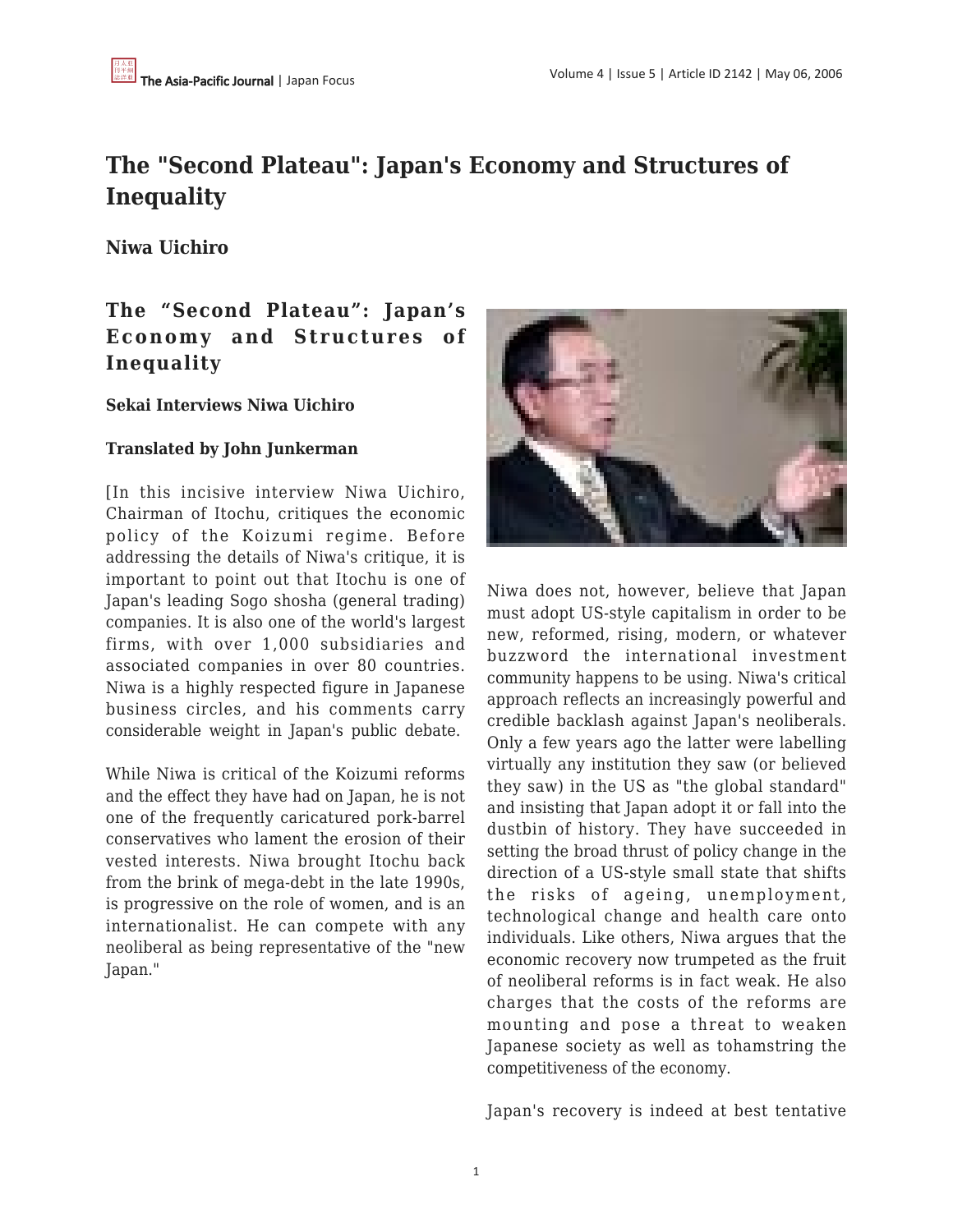rather than the sure thing touted in the business press. Niwa emphasizes the more long-term hurdles posed by ageing's "slow demand" effect on domestic consumption. In the wake of his interview, moreover, further supporting evidence has come to light. The May 12 Nikkei newspaper reports that average household consumption in Japan dropped by 3.2 percent in the first quarter of this year. That leaves Japan even more dependent on growth in overseas markets, while energy and raw materials prices skyrocket, the US dollar declines, the American property bubble deflates, and a host of other problems threaten to crimp global growth.

Niwa highlights another problem receiving increasing attention by scholars and business leaders (including the head of Keidanren), but little effective policy response from the neoliberals dominating the Koizumi administration. As the labour forces shrinks and ages, Japan will have to boost its human capital in order to compete in the increasingly knowledge-centred economy.

Neoliberals appear to believe that this challenge is best left to the market. But that approach risks worsening inequality while also leaving the country overall with an undersupply of talent. Even austere models of the state generally understand that it has an essential role in providing goods and services that the market either won't provide at all or will provide in insufficient quantity and quality.

Japan is a country whose modern prosperity was in large part built on equity in basic education. So it is incredible to see it run by a regime that uses "equality of opportunity" as a cheap slogan rather than a serious policy. As Niwa argues, a lot of opportunities are being sacrificed on the altar of an American neoliberal model that is driving the pace of income and wealth inequality while destroying the fragile sinews of the welfare state and public funding of education. Niwa shows that it is time to change course and aim reform at

Japan's demographic, geographical and socioeconomic realities. AD]

Sekai: First, could you tell us how you see the current state of the Japanese economy? What is your forecast for 2006?

Niwa: My sense is that the Japanese economy has arrived at a "higher plateau." There's been a debate over whether Japan has escaped from the plateau, and I think that Japan has left the low-level plateau it has been on. But this is a result of the jump in energy prices, and the rise in the price of raw materials, driven by China. I have some doubt that the Japanese economy has begun a truly strong recovery. Because of the favorable wind from China, it has escaped the first plateau but it is now stalled on a second, higher plateau. And there are several factors that make me wonder about the direction the Japanese economy is headed.

Trade has historically been the force behind the Japanese economy. The nation's current account includes foreign income and trade balances, but foreign income (13 trillion yen) has surpassed the trade balance (10 trillion yen). The result is that Japanese funds have been invested overseas to purchase bonds and stocks, and to purchase or set up companies, and dividends from those companies and income from patents and other non-trade related income have increased.

The problem here is that we may see some decline in the balance of trade that has been the driving force of the economy. In economics, S-I=X, savings minus investment equals the current account. The savings rate in Japan was 15 percent in 1991, but it had fallen to 8 percent by 2005. It is projected to fall to 3 percent by 2010.

The savings rate is the amount of savings divided by disposable income, so even with considerable fluctuation in disposable income, the savings rate will not fall greatly if there's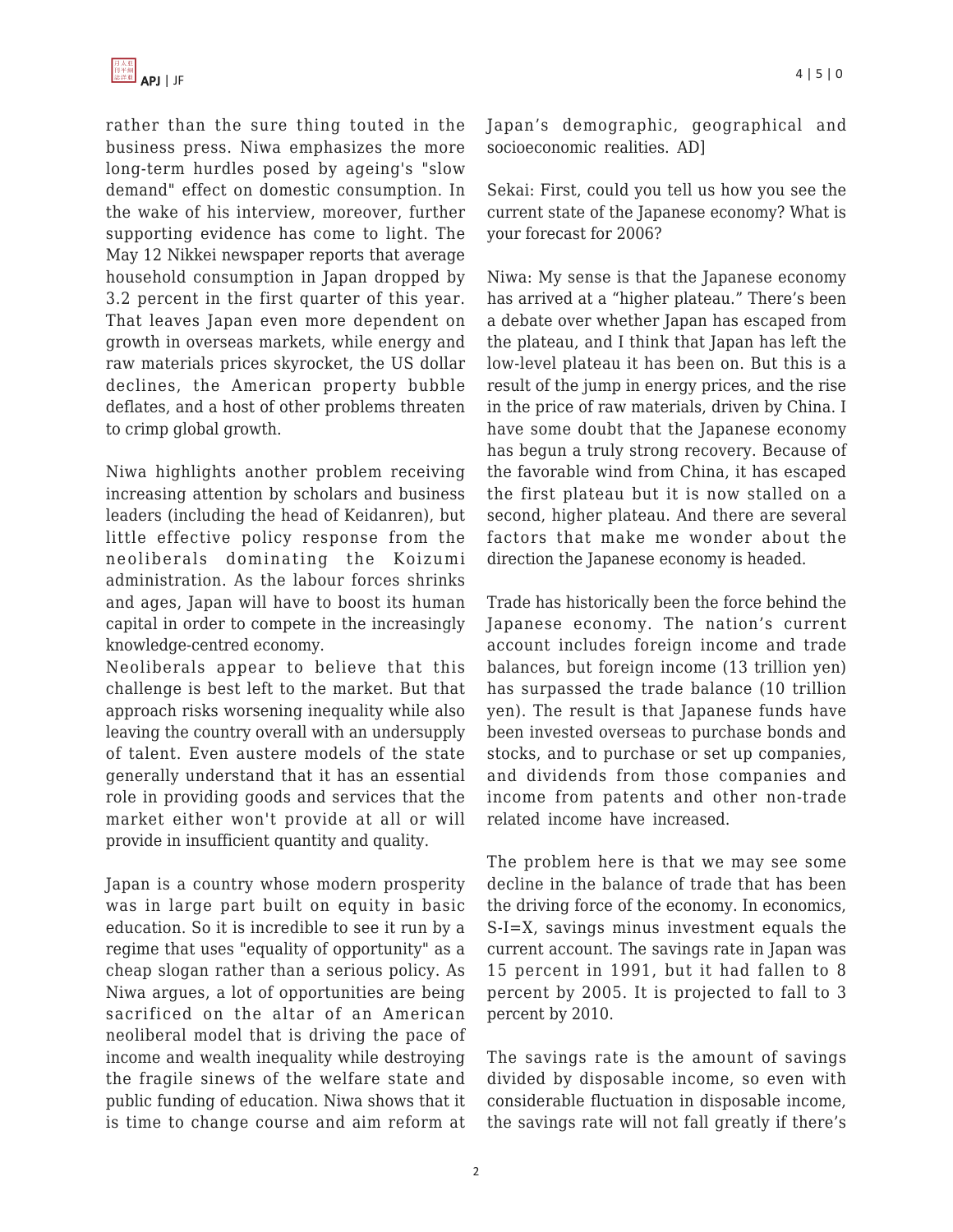no drop in the numerator, the amount of savings. So this implies that there has been a dramatic decrease in the amount of savings in Japan. This is likely to result in a reduction in the balance of trade, which has driven the economy. Foreign income will play a larger role than the balance of trade. This is an inevitable result of the increase in overseas investment.

In addition, to maintain economic growth at the 2 or 2.5 percent level that everyone talks about, it will be necessary to increase domestic consumption. Domestic consumption will have to drive the Japanese economy. Unfortunately, however, domestic consumption will show the effects of the falling birth rate and aging of the population more quickly than is widely thought.

There are about 2 million people in each year of the Baby Boom generation. Now fewer than 1.1 million babies are born each year. This year some 1.5 to 1.6 million people will graduate from college and enter the adult workforce. Some 1.2 million will enter elementary and junior-high schools. The drop from the Baby Boom generation is already 400,000 to 500,000, so demand will fall by that amount. In addition, the Baby Boomers will start to eat less, buy fewer clothes. It's called "slow demand." The number of people at the height of consumption of food and clothing will fall. So unless you supply goods with particularly high added value, there will be no force that can drive the Japanese economy.

In that sense, the economy has reached another plateau this year. To emerge from that plateau domestic consumption would have to increase to compensate for the fall in exports. I am, therefore, uncertain about Japanese economic growth this year.

#### **The Key Word for the World Economy this Year is "Interest Rate"**

The US has been able to continue inflation-free growth through the manipulation of interest rates. It has been able to maintain fiscal deficits and current account deficits because Japanese money, Chinese Money and oil money has flowed into the US. The US Federal Reserve Bank has been raising short-term interest rates, and it is continuing to do so, to the point where the difference between longand short-term rates has disappeared and there is no longer any room to raise short-term rates. Residential real estate prices are peaking, the domestic economy is losing steam and starting a downturn, which constrains raising interest rates. At the same time, Japan is also raising interest rates. The gap between interest rates in Japan and the US will narrow, and the merits of investing in the US will diminish.

There is now a 3 percent gap between Japanese and US interest rates on 10-year government bonds. Over 10 years, that represents a 30 percent difference. As a result, even many individuals are investing in the US right now. The same is true of China and Oil Money. The US has used that money to control inflation, keep long-term interest rates low, and maintain growth. In short, the American people are spending more than they earn. There is a negative savings rate, meaning that Americans spend more than they earn. Since real estate prices are rising, people borrow against their property. They spend that money. Real estate prices continue to rise, so they are able to borrow more. Then they spend that money. But this is only possible because money from the three sources continues to pour into the US. What happens when the flow stops? The dollar falls. The yen, or the Chinese yuan, rises.

The question is whether this situation will develop before or after the midterm elections in the US this coming fall. The strength of the US economy this year will likely depend on interest rates. For Japan as well, this year will be the year of the interest rate. This is true for Europe as well. In fact, "interest rate" is the key word for the world economy this year. What moves will the Federal Reserve Bank make? How will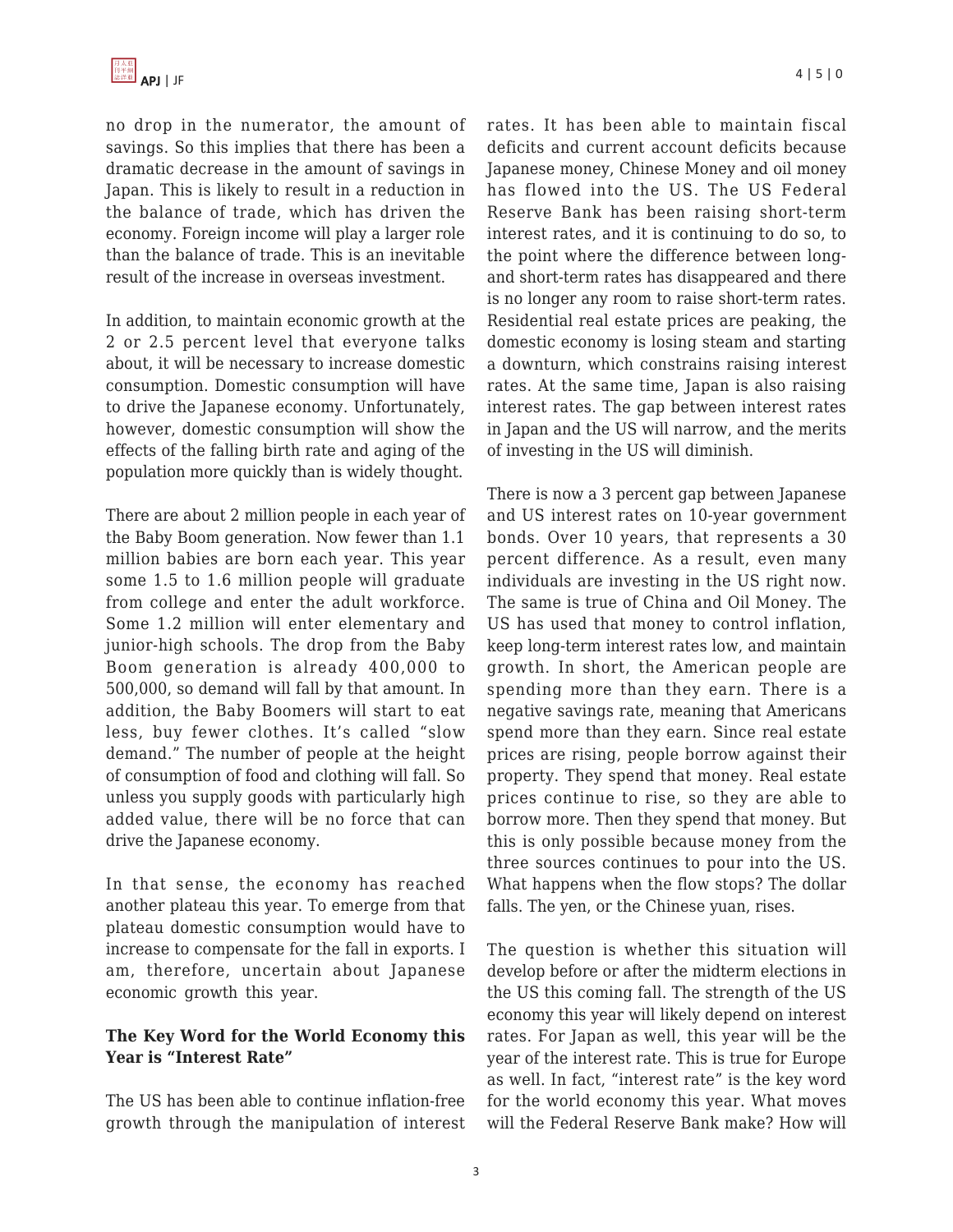Japan modify its easy money policy? These things may well determine what happens with the world economy.

No one can really predict the percentage of economic growth. That's always been the case. At the end of last year, people were saying that things didn't look good for Japan. But there was robust growth, and everyone was able to greet the New Year with smiles. Historically, when 99 out of 100 people are bullish, they're usually wrong. I'm not saying it's best to bet against the market, but I see black clouds here and there in the blue skies.

I have mentioned, interest rates, the problem of domestic consumption, and the fall in the savings rate. China has begun complaining about excess inventories. Take steel, for example, China has stocks equivalent to an entire year of Japanese domestic demand for steel. But this cloud doesn't appear in the statistics, so everyone is still bullish. I just have the sense that this is rather strange.

#### **The Gaps Are Widening**

Sekai: Since the beginning of the year, despite the growing economy, there's been a lot of talk about polarization and rising inequality in the economy.

Niwa: Asahi Shimbun reported on January 20, 2006 that the Gini coefficient that expresses income inequality stands at 0.314 for Japan, while the world average is 0.309 (OECD statistics). According to a survey by Japan's Ministry of Health, Labor, and Welfare the figure was about 0.32 in 1980, but it had risen to around 0.38 in 2001, indicative of rising inequality. But the Cabinet Office was reported as arguing that, because of the nuclearization of the family and the increase in elderly-led households, household income has been dispersed; the statistics appear to show increased inequality, but the actual reality, it claims, has not changed.

There are problems with relying solely on the Gini coefficient to look at inequality, but for the Cabinet Office to put forward this interpretation and analysis is very much like a historian writing history to suit his own purposes. Let me offer a contrary interpretation. The Ministry of Finance compiles a statistical survey of Japanese corporations. What does this survey tell us about the earned income of company employees over the last decade? At small and medium businesses (those capitalized at under 100 million yen), employee earnings have fallen by 16 percent. At mid-sized companies (from 100 million to 1 billion yen capitalization), earned income fell 9 percent. At large companies (capitalized at over 1 billion yen), earned income rose 1 percent. The Cabinet Office can argue that the reality has changed despite the rise in the Gini coefficient, but how do they explain these figures from the Ministry of Finance? Small and medium corporations employ 70 percent of all company employees in Japan, and wages have fallen there by 16 percent. This shows that the gap between the rich and poor is growing.

Let's look at the United States. According to 2003 Internal Revenue Service statistics, the top 1 percent of households accounted for 14.7 percent of total income. This figure has doubled over the last thirty years. The earned income of the top 0.01 percent of American households, about 13,000 households, is an average of \$10.8 million, which is four times what it was thirty years ago.

In other words, the rich are getting richer and inequality is growing. It is now at one of the highest levels in American history. The highest was in 1928, the year before the Great Depression began, when the top 1 percent of households controlled 19 percent of income. Just eight months after declaring the era of "eternal prosperity for all," the crash occurred. Income inequality began to contract after that, hitting bottom thirty years ago, after which it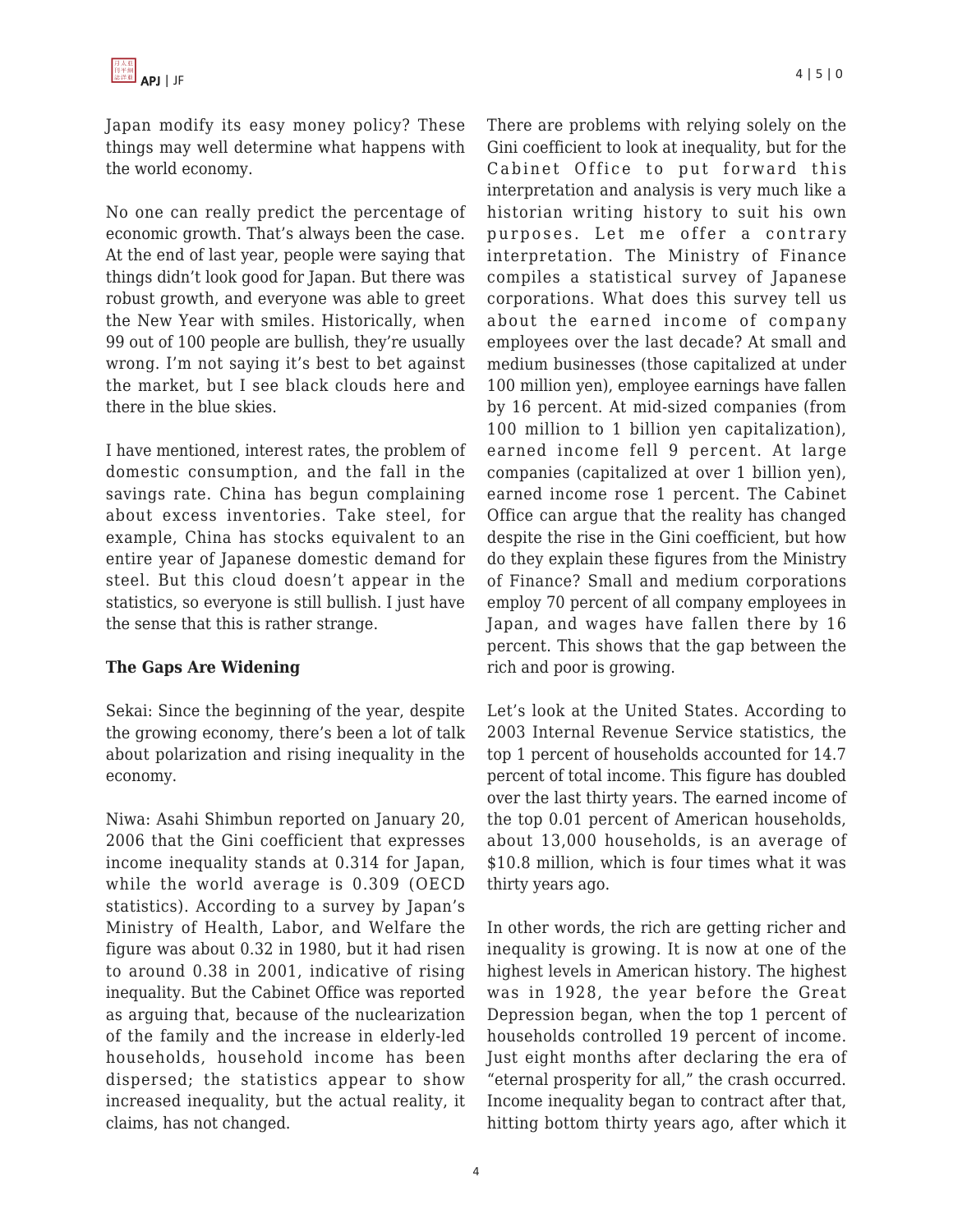

began to climb again until it reached the 14.7 percent level again.

#### **Is Inequality Good for Japan?**

Under capitalism and the market principle, the strong prey on the weak. As Max Weber said, capitalist society creates these ill effects, unless it is constrained by morality or religion. This is exactly what we see today. The reason is that in capitalist society, in competitive society, it is always the strong who make the rules. The poor, the NEETs (not in employment, education, or training), the freeters (temporary, part-time workers) never make the economic and political rules. Sohyo (the General Council of Trade Unions of Japan) and labor unions once represented the poor. But union membership rates have fallen, and the interests of the weak are no longer very well reflected in society. It's the rich and the politicians who make the rules, and they won't make rules on their own that weaken their position. The polarization of Japan will likely progress further. If capitalism continues on course, Japan will become more like the United States. We are already seeing the emergence here of the strong preying on the weak.

Will this actually make Japan stronger? What has sustained Japanese society until now has been the fact that the middle class received very substantial, generous compensation. On the average, Japanese were good workers who made products with few defects. Everyone shared a high level of technical skill, and it was people with a high level of comprehension and strong moral values who brought Japanese society to where it is today. But when Japan reaches American levels of inequality, will it be able to sustain that productive strength?

So, which path will Japan choose? Say, we go all out in pursuit of the principles of capitalism, which would be the same as the United States. While the wealthiest 1 percent controls an increasing share of income, wages and salaries don't rise at all. Then places like Wal-Mart spread, with their "everyday low prices," and the supermarkets that cater to the middle class fall into decline. People's consumer activities and society begin to change. There's a polarization into high and low, and products begin to change. The quality of university students and the quality of corporations will also split into high and low. 100-yen shops are booming these days, and now even national brand manufacturers have begun to sell products in those shops, dropping the quality from their higher priced goods. Shops that cater to lower-level society will proliferate, and the middle strata will decline.

In the end, what do we want Japan to be? And how will we regulate in order to achieve this? We've got to answer this question through the tax system, which is a means of redistributing income. Which path will Japan choose? This is another sense in which Japan is at a plateau. Japan has arrived at a plateau, and it must decide what to do about domestic consumption and decide which direction to turn the rudder of the nation. In this sense, the problem of polarization represents a major question that is pressing upon Japan as it sits on this plateau.

Niwa Uichiro has been chairman of Itochu Corporation since 2004. Born in 1939, he joined Itochu after graduating from Nagoya University. After nine years in New York, he became president of the company in 1998. His books include Hito wa Shigoto de Migakareru (People are Polished by Their Work). Niwa is also chairman of the Japan Association for the United Nations World Food Program.

John Junkerman is a writer and filmmaker working in Tokyo. His most recent films are "Power and Terror: Noam Chomsky In Our Times" and "Japan's Peace Constitution."

This is a slightly abbreviated version of an interview that appeared in the March issue of Sekai and is posted at Japan Focus on May 12,